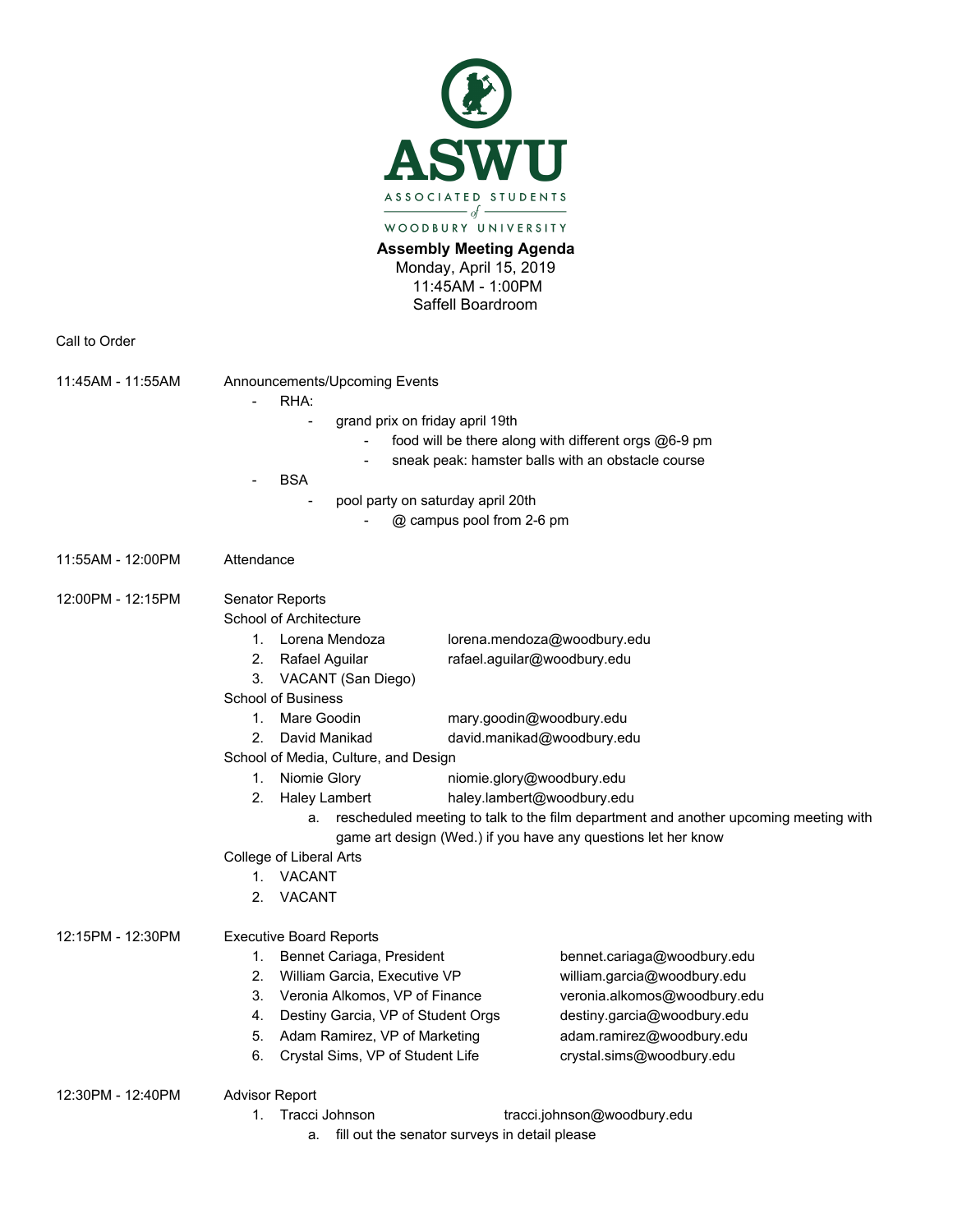| 12:40PM - 12:50PM | Resolutions                                                                                                                                                                                                                                                                                                                                                                                                                                                                                                                                                                                                                                                                                                                                                                                                                                                                                                                                                                                                                                                                                                                                                                                                                                                                                                                                                                                                                                                                                                                                                                                                                                                                                                                                                                                                                                               |  |  |
|-------------------|-----------------------------------------------------------------------------------------------------------------------------------------------------------------------------------------------------------------------------------------------------------------------------------------------------------------------------------------------------------------------------------------------------------------------------------------------------------------------------------------------------------------------------------------------------------------------------------------------------------------------------------------------------------------------------------------------------------------------------------------------------------------------------------------------------------------------------------------------------------------------------------------------------------------------------------------------------------------------------------------------------------------------------------------------------------------------------------------------------------------------------------------------------------------------------------------------------------------------------------------------------------------------------------------------------------------------------------------------------------------------------------------------------------------------------------------------------------------------------------------------------------------------------------------------------------------------------------------------------------------------------------------------------------------------------------------------------------------------------------------------------------------------------------------------------------------------------------------------------------|--|--|
| 12:50PM - 1:00PM  | Open Forum<br>1.<br>If you have anything that was not addressed, please submit an anonymous comment into the<br>Comment Box right outside in the hallway, in the pool house, or via our virtual comment box on our<br>website aswu.woodbury.edu.                                                                                                                                                                                                                                                                                                                                                                                                                                                                                                                                                                                                                                                                                                                                                                                                                                                                                                                                                                                                                                                                                                                                                                                                                                                                                                                                                                                                                                                                                                                                                                                                          |  |  |
| 1:00PM            | Last Meeting                                                                                                                                                                                                                                                                                                                                                                                                                                                                                                                                                                                                                                                                                                                                                                                                                                                                                                                                                                                                                                                                                                                                                                                                                                                                                                                                                                                                                                                                                                                                                                                                                                                                                                                                                                                                                                              |  |  |
| Adjourn           | Monday, April 22nd, 2019, 11:45AM-1:00PM, Saffell Boardroom<br>1.                                                                                                                                                                                                                                                                                                                                                                                                                                                                                                                                                                                                                                                                                                                                                                                                                                                                                                                                                                                                                                                                                                                                                                                                                                                                                                                                                                                                                                                                                                                                                                                                                                                                                                                                                                                         |  |  |
|                   | <b>REPORT</b>                                                                                                                                                                                                                                                                                                                                                                                                                                                                                                                                                                                                                                                                                                                                                                                                                                                                                                                                                                                                                                                                                                                                                                                                                                                                                                                                                                                                                                                                                                                                                                                                                                                                                                                                                                                                                                             |  |  |
| Call to Order     |                                                                                                                                                                                                                                                                                                                                                                                                                                                                                                                                                                                                                                                                                                                                                                                                                                                                                                                                                                                                                                                                                                                                                                                                                                                                                                                                                                                                                                                                                                                                                                                                                                                                                                                                                                                                                                                           |  |  |
| 11:45AM - 11:55AM | Announcements/Upcoming Events                                                                                                                                                                                                                                                                                                                                                                                                                                                                                                                                                                                                                                                                                                                                                                                                                                                                                                                                                                                                                                                                                                                                                                                                                                                                                                                                                                                                                                                                                                                                                                                                                                                                                                                                                                                                                             |  |  |
| 11:55AM - 12:00PM | Attendance                                                                                                                                                                                                                                                                                                                                                                                                                                                                                                                                                                                                                                                                                                                                                                                                                                                                                                                                                                                                                                                                                                                                                                                                                                                                                                                                                                                                                                                                                                                                                                                                                                                                                                                                                                                                                                                |  |  |
| 12:00PM - 12:15PM | Senator Reports<br>School of Architecture<br>1. Lorena Mendoza<br>lorena.mendoza@woodbury.edu<br>rafael.aguilar@woodbury.edu<br>2.<br>Rafael Aguilar<br>a. I have confirmed a meeting between me and the head chair of interior architecture Korner<br>Christoph to discuss a few issues and suggestions students have and see how we can<br>resolve them. There are extra work tables that limit the interior architecture students from<br>pinning up on their review days and finals. There is also a computer lab/security hours<br>inconsistency that conflicts with the students. I will personally speak with security after I<br>discuss the issue with Korner Christoph. Furthermore, a few plotters and printers are<br>malfunctioning so I will send a maintenance request for IT and make daily check ups on<br>the printers and plotters so that they will be ready for finals. That is all for my Senator<br>report. Thank you and have a nice.<br>VACANT (San Diego)<br>3.<br><b>School of Business</b><br>Mare Goodin<br>mary.goodin@woodbury.edu<br>1.<br>David Manikad<br>david.manikad@woodbury.edu<br>2.<br>School of Media, Culture, and Design<br>Niomie Glory<br>niomie.glory@woodbury.edu<br>1.<br>a. Last week I met with some of the computer science students to get to know more about<br>what they would like to see different for their classes. They have brought some good<br>points about their class arrangements that I plan on bringing up with Ana Herruzo, so that<br>there is a form of transparency building up to next semester. These students have<br>reached out to me about their comments and concerns, so if you have any comments and<br>concerns about your classes please reach out to me.<br>haley.lambert@woodbury.edu<br>Haley Lambert<br>2.<br>College of Liberal Arts<br>1. VACANT<br>VACANT<br>2. |  |  |
| 12:15PM - 12:30PM | <b>Executive Board Reports</b><br>1. Bennet Cariaga, President<br>bennet.cariaga@woodbury.edu<br>a. Last week, I mentioned about the Senator Surveys. Please take a moment to fill one out<br>and try your best to bring in constructive feedback. If you liked or disliked something, tell<br>us why. Several questions are open ended.<br>In case you haven't heard yet, the results for Org, Emerging Org, Advisor, and Event of<br>b.<br>the Year were announced last Wednesday:                                                                                                                                                                                                                                                                                                                                                                                                                                                                                                                                                                                                                                                                                                                                                                                                                                                                                                                                                                                                                                                                                                                                                                                                                                                                                                                                                                      |  |  |

i. Org of the Year - Delta Sigma Phi